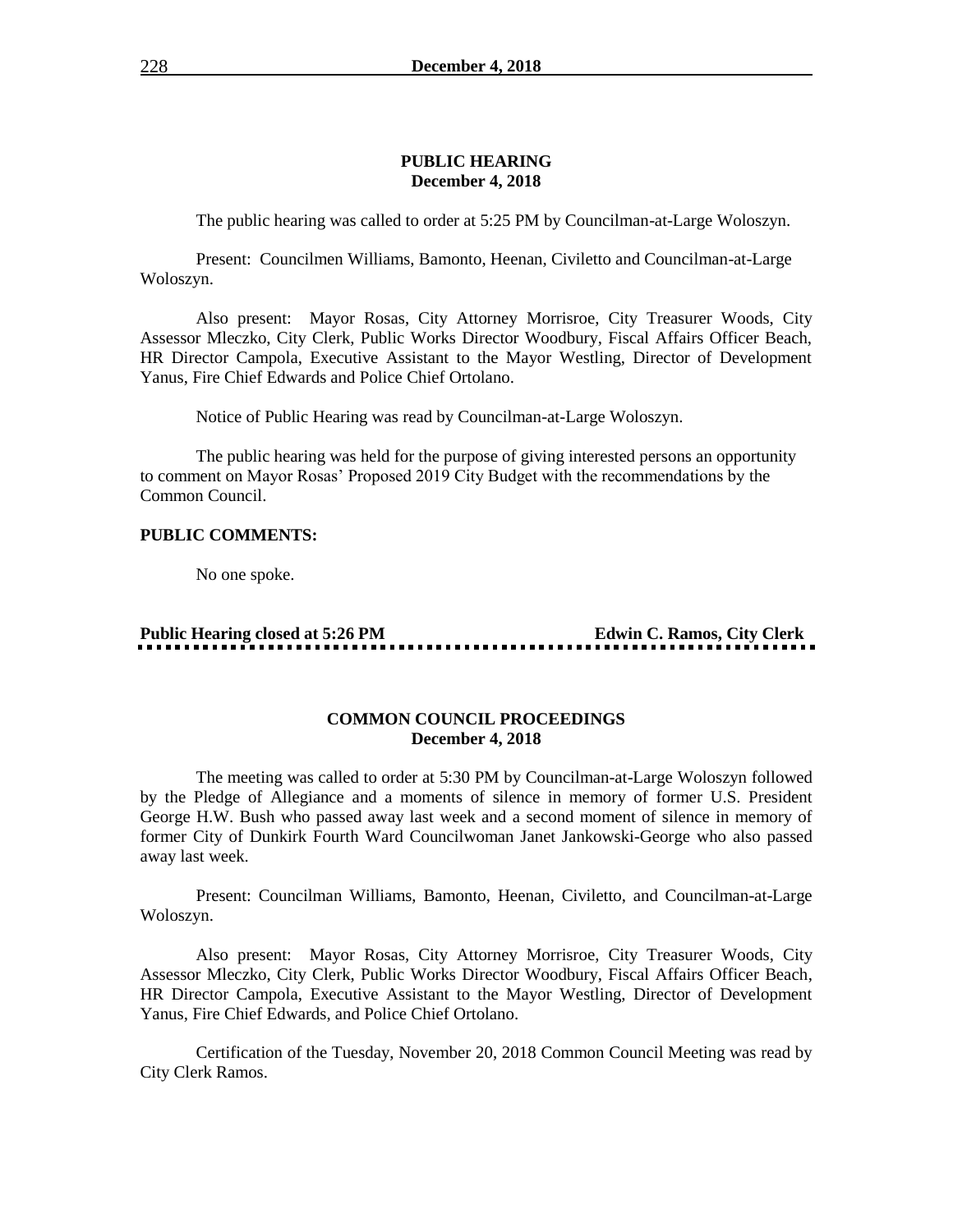**RESOLVED:** That the reading of the Tuesday, November 20, 2018 Common Council Meeting be Dispensed with.

Councilman Williams made a motion to dispense with the minutes. Seconded by Councilman Bamonto.

Carried, all voting aye.

#### **PUBLIC COMMENTS:**

No one spoke.

#### **COMMUNICATIONS FROM THE MAYOR INCLUDING DISAPPROVAL MESSAGES:**

Mayor Rosas announced the City of Dunkirk was recently awarded the Best of Lake Erie in the Lake Erie Living Magazine and recognized the as a Hot Spot in Western New York. This award is positive publicity and gives the city the possibility of bringing in more tourists. The Mayor thanked those who came out to the "Small Business Saturday" event the city had on Saturday, November 24, 2018, the tree lighting, horse carriage rides and visits with Santa. The day was a huge success with over 600 people attending. Lastly the Mayor announced the Adams Art Gallery is back, the gallery will be having a street hockey tournament this coming Saturday, the winners will receive the Adams Cup, this event will become an annual event, the Development Department has been assisting the gallery with this event, and the Dunkirk Access 12 crew will be there to film the event.

#### **COMMUNICATIONS FROM THE PUBLIC AND PETITIONS:**

No communications from the public was submitted for this meeting.

#### **REPORTS OF STANDING COMMITTEES, BOARDS AND COMMISSIONS:**

Councilman Williams inquired from Public Works Director Woodbury if the City is still waiting on the post needed at the light on the corner of Fourth Street and Main Street because there are some safety concerns and advised Mayor Rosas to appoint compassionate people to the Dunkirk Housing Authority Board so people are not evicted from their apartments in retaliation for complaining.

Public Works Director Woodbury advised he would contact the contractor of the light and find out if he has located the missing arm as the arm is an obsolete part and may be difficult to locate another one. Public Works Director Woodbury also advised the current light doesn't look as stylish as the current lights, but it is safe.

Mayor Rosas advised he was familiar with the eviction situation, tired to help out, spoke with the executive director of the Dunkirk Housing Authority, their attorney, our Federal Representative, and unfortunately was informed that there was nothing the City of Dunkirk could do to help the resident being evicted.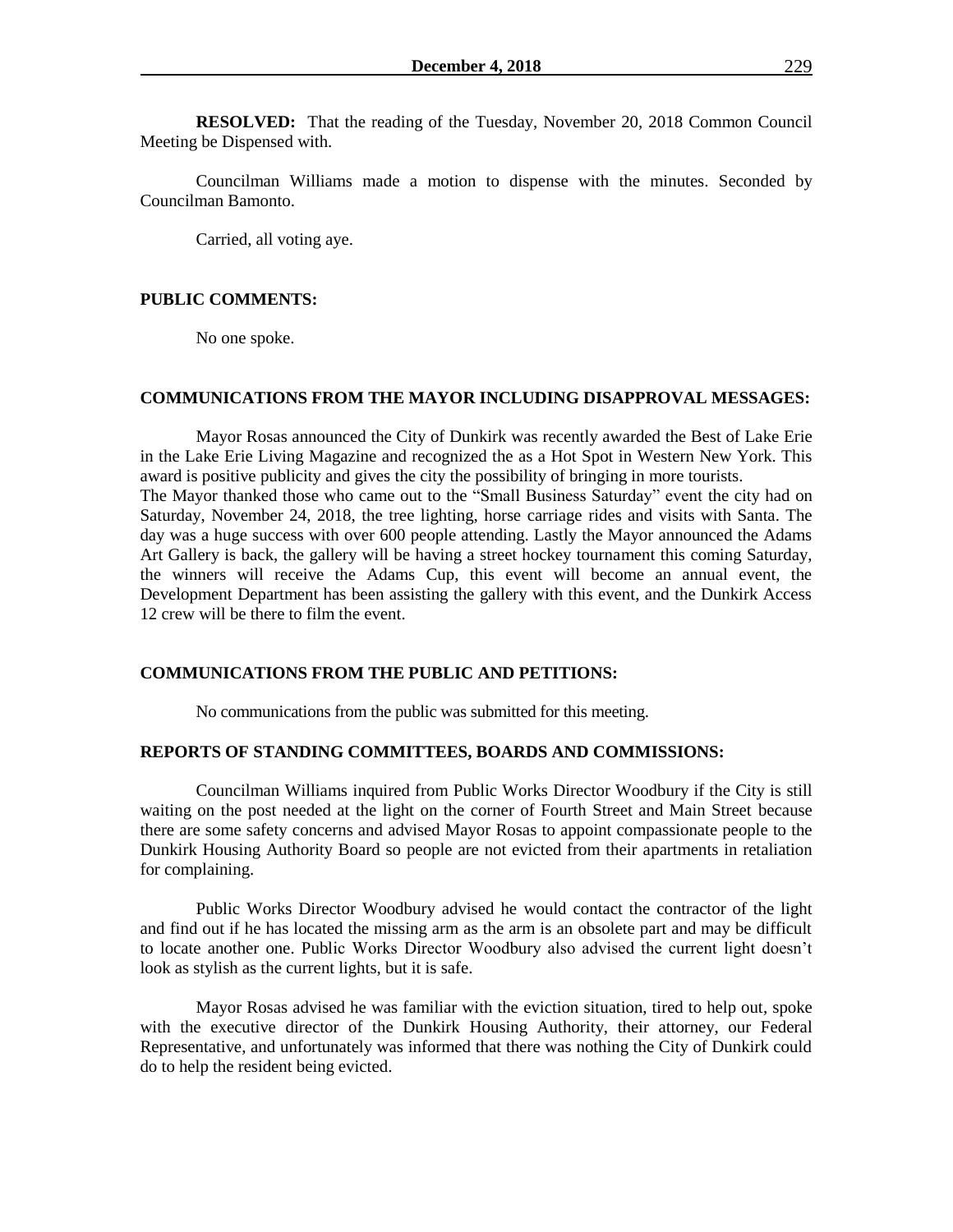Councilman Bamonto thanked Mayor Rosas and the Development Department for a well organized "Small Business Saturday" event, informed the horse carriage guy continued to give rides well after the tree lighting ceremony, and thanked members of Revitalize Dunkirk for volunteering their time during the event.

Councilman Civiletto extended his condolences to Janet Jankowski's family and thanked her family for the service the family has rendered to the City of Dunkirk. He congratulated the Mayor and the Economic Development Office for getting Best of Lake Erie in the Lake Erie Living Magazine and being named a Western New York Hot Spot and also congratulated them for the success of "Small Business Saturday". Councilman Civiletto announced the next Public Safety Committee Meeting will be held on Wednesday, December 12, 2018 at 4:00 PM in the Mayor's Conference Room and announced the Adams Art Gallery will be having activities this weekend; a Gala on Friday at 7:00 PM, the Hockey Tournament on Saturday, and a Holiday Market on Sunday from 10:00 AM to 3:00 PM. Lastly Councilman Civiletto advised Police Chief Ortolano that people are ignoring the "Do Not Enter" sign on Lake Front Boulevard between Beagle Street to Serval Street and inquired if gates or barricades could be put up.

Chief Ortolano advised the City tried weighted barricades but the wind blew down the weighted barricades, gates and barricades would not be cost effective because we would have to barricade all the side streets along Lake Front Boulevard, lastly a press release was issued advising people they are on their own liability if they disobey the signs and are subject to traffic tickets for failure to obey traffic control devices.

Councilman-at-Large Woloszyn advised the first January Common Council Meeting happens to fall on New Year's Day, discussion will be had, and a resolution will be made up for the next council meeting stating the date for the first Common Council Meeting of the year.

#### **UNFINISHED BUSINESS:**

## **RESOLUTION #107-2018 November 6, 2018**

#### **BY: COUNCILMAN HEENAN**

# **AUTHORIZING ALTERNATIVE HOURS FOR CITY HALL EMPLOYEES**

**WHEREAS,** the City of Dunkirk's departments and staff that work at City Hall typically work from 9AM to 5PM; and

**WHEREAS**, the City of Dunkirk has maintained alternative hours since the summer with no staffing issues; and

**WHEREAS**, the City should have the option of adopting alternative hours for city hall departments and staff, be it 8AM to 4PM, or 8:30AM to 4:30PM; and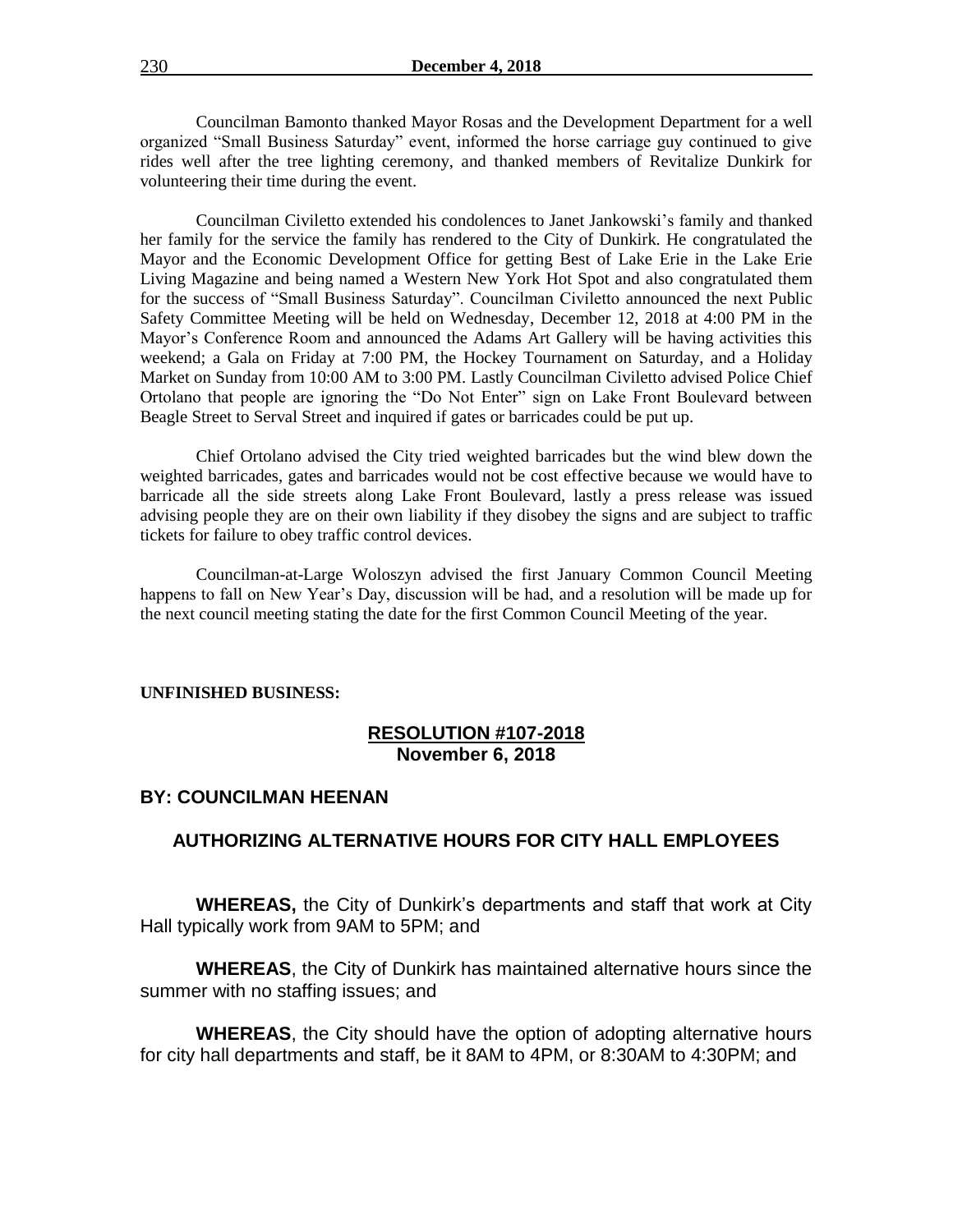**WHEREAS,** such changes in the work schedule are subject to Department Heads staffing and rotating shifts as needed for offices that need to remain open until 5:00 pm, and subject to review by union representatives for the respective bargaining units affected by any change in work schedule; now, therefore, be it

**RESOLVED**, that the Dunkirk Common Council does hereby authorize the Mayor and the City Hall departments and staff to have the option of alternative hours year-round.

11/06/18

Councilman Civiletto made a motion to TABLE. Seconded by Councilman Bamonto.

Ayes: Acting Councilman-at-Large Williams, Councilmen Bamonto and Civiletto.

No: Councilman Heenan.

TABLED.

11/20/18

Councilman-at-Large Woloszyn stated a motion was needed to take this off the TABLE.

Councilman Civiletto made a motion. Seconded by Councilman Bamonto.

Ayes: Councilmen Bamonto and Civiletto.

No: Councilman Heenan and Councilman-at-Large Woloszyn.

REMAINS ON THE TABLE. 2-2

12/04/18

Councilman-at-Large Woloszyn stated a motion was needed to take Resolution #107-2018 off the TABLE.

Councilman Heenan made a motion to take Resolution #107-2018 off the TABLE.

No one seconded the motion. Motion sat on the Table and DIED.

Resolution #107-2018 DIED on the Table.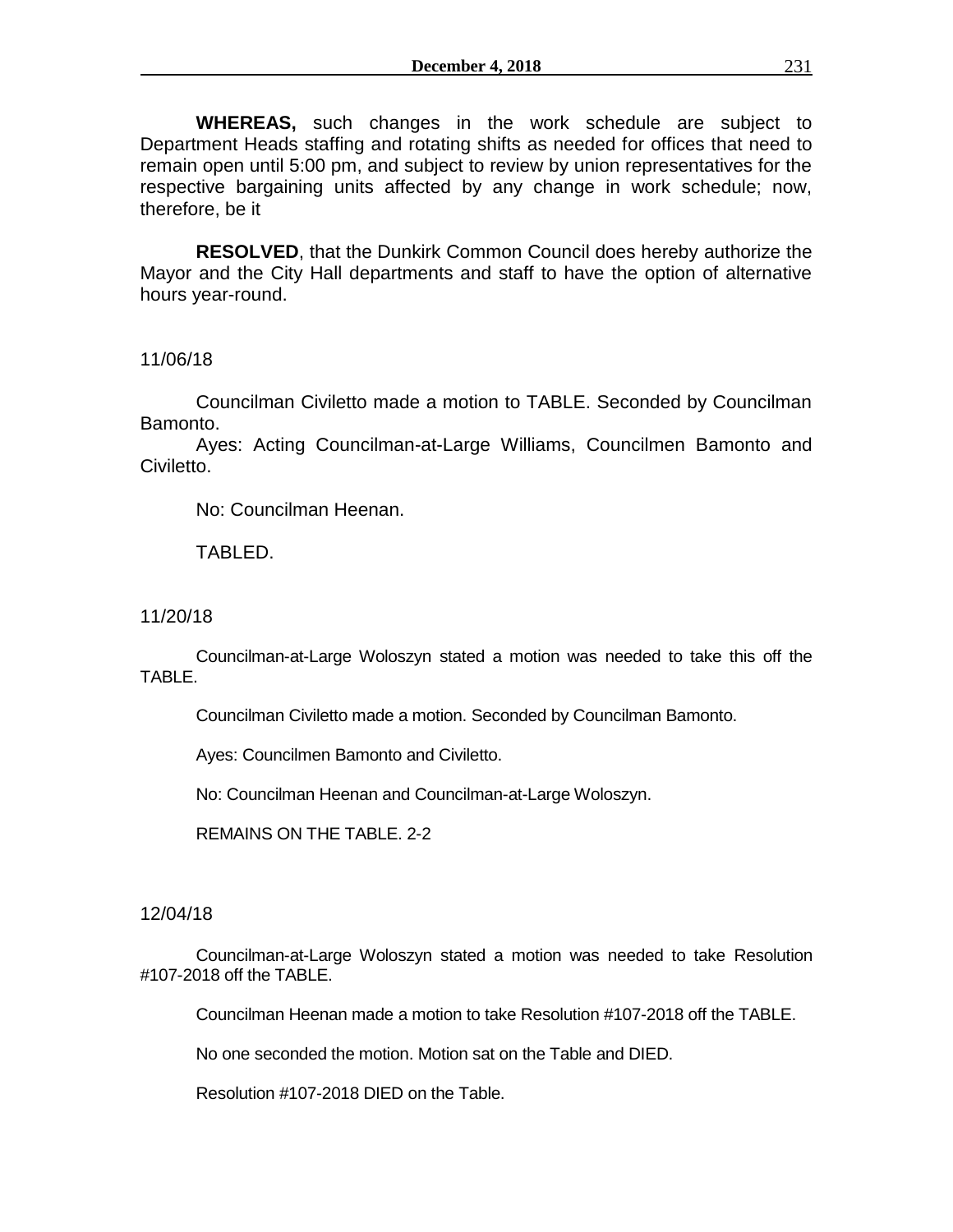**PRE-FILED RESOLUTIONS:** 

#### **RESOLUTION #111-2018 December 4, 2018**

# **BY: ENTIRE COUNCIL**

# **ADOPTION OF FY 2019 BUDGET – COUNCIL AMENDMENTS**

**WHEREAS,** Mayor Rosas submitted the proposed FY 2019 Budget to the Common Council on October 12, 2018; and

**WHEREAS,** the Common Council has undertaken a review of the proposed FY 2019 Budget and desires to make amendments to such Budget as herein below detailed; now therefore, be it

**RESOLVED,** that Mayor Rosas's proposed FY 2019 Budget, be amended as follows:

# **GENERAL FUND**

| <b>Appropriations</b> |                                          |             |
|-----------------------|------------------------------------------|-------------|
| 001-1680.4039         | Code Red                                 | \$5,000     |
| 001-5110.1010         | Personal Service - PT                    | \$37.000    |
| 001-5142.4007         | <b>SALT</b>                              | \$ (5,000)  |
| 001-9060.0800         | <b>Employee Benefits-Various Medical</b> | \$ (37,000) |

# **WASTEWATER FUND**

| Revenue               |                                                                |  |
|-----------------------|----------------------------------------------------------------|--|
|                       | 003-0003.2120.2123 Sewer Rents-Industrial Rents City \$252,655 |  |
| <b>Appropriations</b> |                                                                |  |

| 003-9729.6000 | Principal | \$252,655 |
|---------------|-----------|-----------|
|               |           |           |

and it is further

**RESOLVED,** that Mayor Rosas's proposed FY 2019 Budget, as amended herein, hereby is and shall be adopted as the City of Dunkirk Fiscal Year 2019 Budget.

| <b>Totals by Fund:</b>       | <b>Revenues</b> | <b>Expenditures</b> |  |  |
|------------------------------|-----------------|---------------------|--|--|
| General                      | \$15,640,146    | \$15,640,146        |  |  |
| Water                        | \$4,113,460     | \$4,113,460         |  |  |
| <b>Waste Water Treatment</b> | \$4,185,155     | \$4,185,155         |  |  |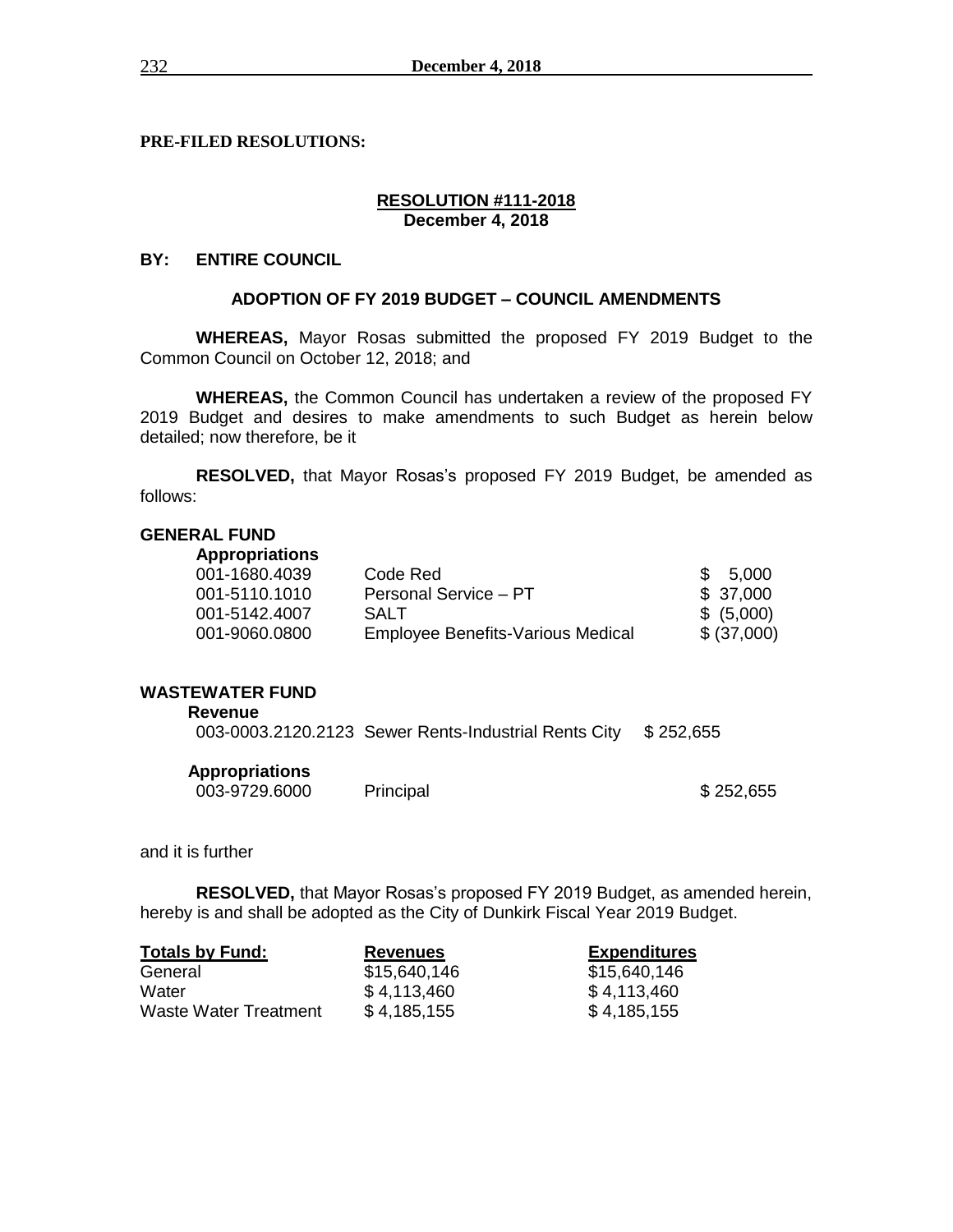Vote on Resolution:

Ayes: Councilmen Williams, Bamonto, Civiletto, and Woloszyn.

No: Councilman Heenan

Carried, 4-1.

## **RESOLUTION #112-2018 December 4, 2018**

# **BY: ENTIRE COUNCIL**

#### **APPROVE FY 2019 APPROPRIATIONS**

**WHEREAS,** the Common Council of Dunkirk, has, by resolution, adopted a budget for Fiscal Year 2019; now, therefore, be it

**RESOLVED**, that the specified amounts as amended by Res. #111-2018, in the General Fund, Water Treatment and Wastewater Budgets be approved for expenditure for such items, effective January 1, 2019.

Vote on Resolution:

Ayes: Councilmen Williams, Bamonto, Civiletto, and Woloszyn.

No: Councilman Heenan

Carried, 4-1.

# **RESOLUTION #113-2018 December 4, 2018**

# **BY: ENTIRE COUNCIL**

# **AUTHORIZING WARRANT FOR FY 2019 BUDGET APPROVAL**

**WHEREAS**, the FY 2019 Budget for the City of Dunkirk, New York has been adopted by resolution and funds have been appropriated for expenditure, now, therefore, be it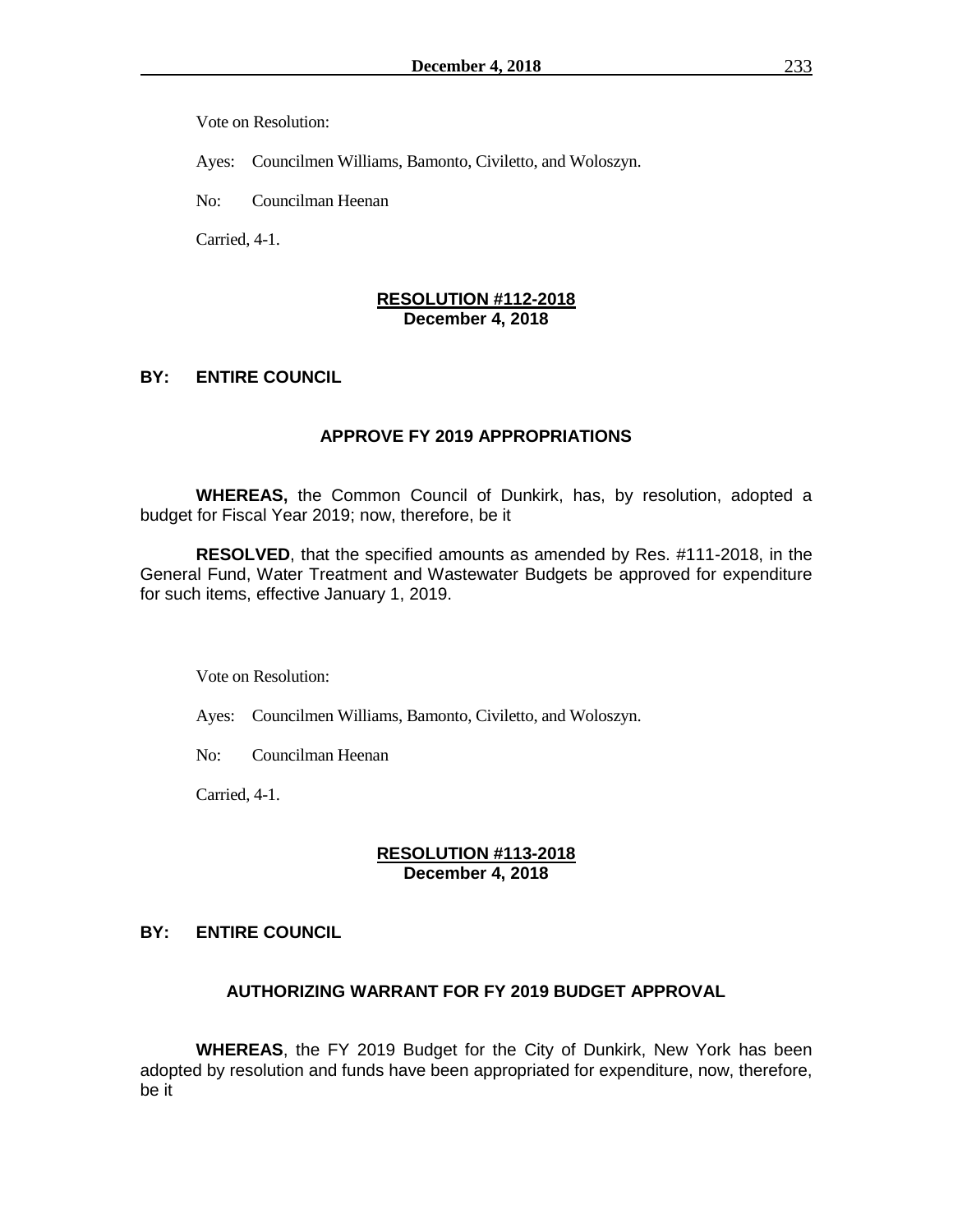**RESOLVED,** that the attached warrant be delivered to the City Treasurer and a tax levy of **\$4,829,266** be established at a rate of **\$17.249999** per \$1,000 of assessed valuation based upon the total City assessed valuation of **\$279,957,454.**

Vote on Resolution:

Ayes: Councilmen Williams, Bamonto, Civiletto, and Woloszyn.

No: Councilman Heenan

Carried, 4-1.

#### **RESOLUTION #114-2018 December 4, 2018**

# **BY ENTIRE COUNCIL:**

## **AUTHORIZING BUDGET LINE MODIFICATIONS For Fiscal Year 2018**

**WHEREAS,** it is anticipated that some expenses will exceed their entire budgetary essentials, and it is anticipated that some appropriations will have surpluses for Fiscal Year 2018, ending December 31, 2018; now, therefore, be it

**RESOLVED**, that the Fiscal Affairs Officer is hereby authorized and directed to make the following modifications to the Fiscal Year 2018 budget:

#### **Fund 1 - General Fund**

| <b>Account Number</b> | <b>Department</b> |
|-----------------------|-------------------|
| 001.0001.2705.7060    | Revenue           |
| 001.3120.4538-0386    | Police            |

**Account Number Department Line Change** Donations-Police Equip \$11,572.40 Police Swat Equipment (\$11,572.40)

**TOTAL** \$ -

(Reimbursement for SWAT Team Grant)

Carried, all voting aye.

#### **RESOLUTION #115-2018 December 4, 2018**

# **BY ENTIRE COUNCIL:**

#### **AUTHORIZING BUDGET LINE MODIFICATIONS**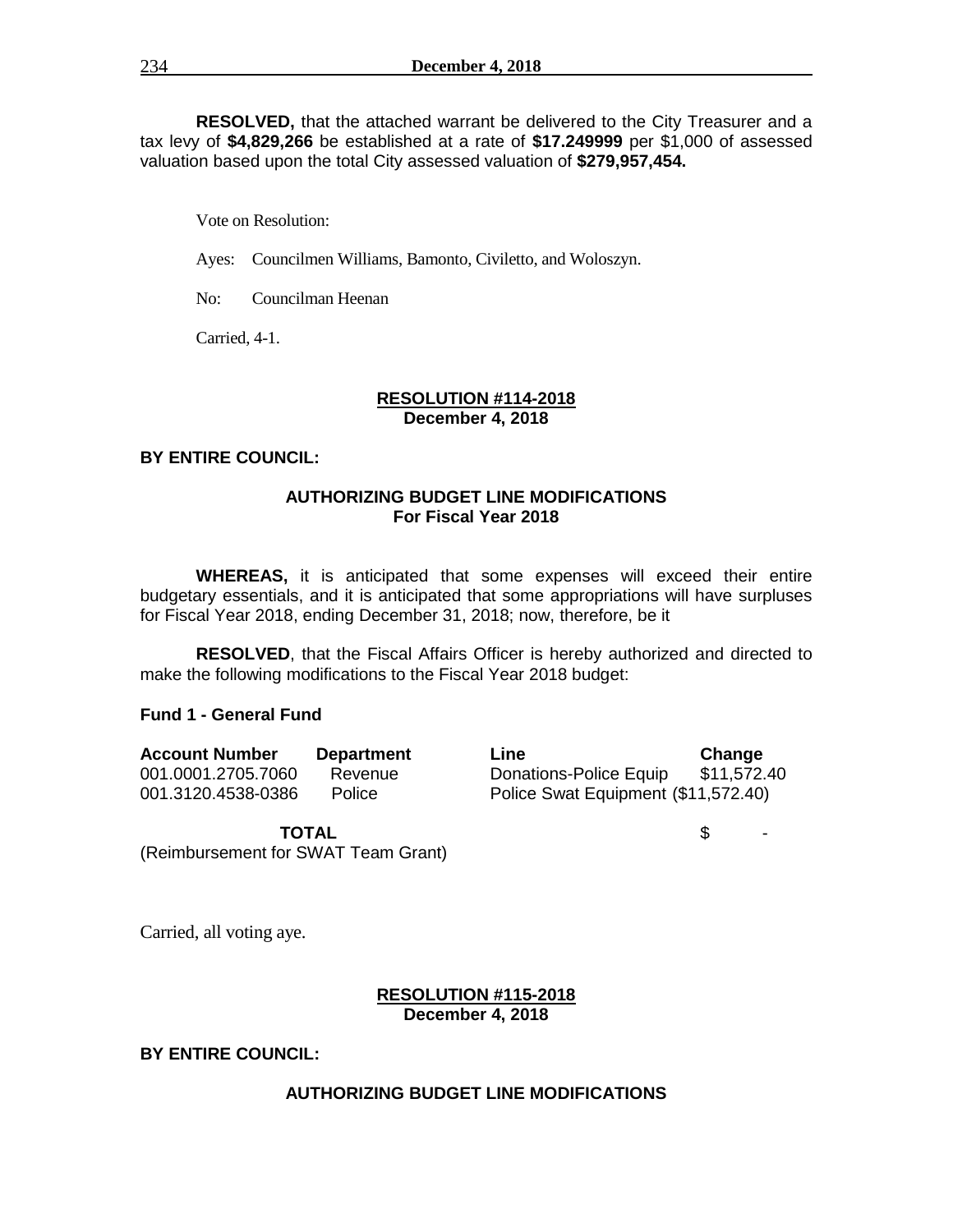# **FOR FISCAL YEAR 2018**

**WHEREAS,** it is anticipated that some expenses will exceed their entire budgetary essentials, and it is anticipated that some appropriations will have surpluses for Fiscal Year 2018, ending December 31, 2018; now, therefore, be it

**RESOLVED**, that the Fiscal Affairs Officer is hereby authorized and directed to make the following modifications to the Fiscal Year 2018 budget:

| <b>Fund 1 - General Fund</b><br><b>Account Number</b> | <b>Department</b>         | Line                                                       | Change     |
|-------------------------------------------------------|---------------------------|------------------------------------------------------------|------------|
| 001.0001.1270                                         | Revenue                   | <b>Shared Elevator Service</b>                             | 600.00     |
| 001.0001.2007                                         | Revenue                   | <b>Grant -Summer Camp</b>                                  | 7,000.00   |
| 001.0001.2259                                         | Revenue                   | <b>Contracted Service-SRO</b>                              | 39,295.95  |
| 001.0001.2261                                         | Revenue                   | <b>Court Security</b>                                      | (7,360.00) |
| 001.0001.2268                                         | Revenue                   | Dk School Reimb Xguard                                     | 218.25     |
| 001.0001.2279                                         | Revenue                   | <b>Brownfield Opportunity</b>                              | 30,375.00  |
| 001.0001.2555                                         | Revenue                   | <b>Building/Alterations</b>                                | 15,123.00  |
| 001.0001.2680                                         | Revenue                   | <b>Insurance Recoveries</b>                                | 10,462.00  |
| 001.0001.2770                                         | Revenue                   | <b>Misc Reimbursements</b><br><b>Other Gov Aid-Extreme</b> | 178.20     |
| 001.0001.3089                                         | Revenue                   | Winter                                                     | 2,982.67   |
| 001.0001.3501                                         | Revenue                   | State Aid - Chips                                          | 288,389.16 |
| 001.1620.1000                                         | <b>Building City Hall</b> | <b>Personal Services</b>                                   | 8,446.00   |
| 001.1620.4012                                         | <b>Building City Hall</b> | Water                                                      | 374.15     |
| 001.1620.4013                                         | <b>Building City Hall</b> | Electric                                                   | 3,000.00   |
| 001.1620.4021                                         | <b>Building City Hall</b> | Repair/Maintenance                                         | 31,000.00  |
| 001.1900.1930                                         | <b>General Services</b>   | <b>Judgments and Claims</b>                                | 200.00     |
| 001.3120.4023                                         | Police                    | R & M Vehicles                                             | 5,086.66   |
| 001.3410.4023                                         | Fire                      | R & M Vehicles                                             | 6,956.28   |
| 001.5110.2000                                         | <b>Street Maint</b>       | Equipment                                                  | 11,962.00  |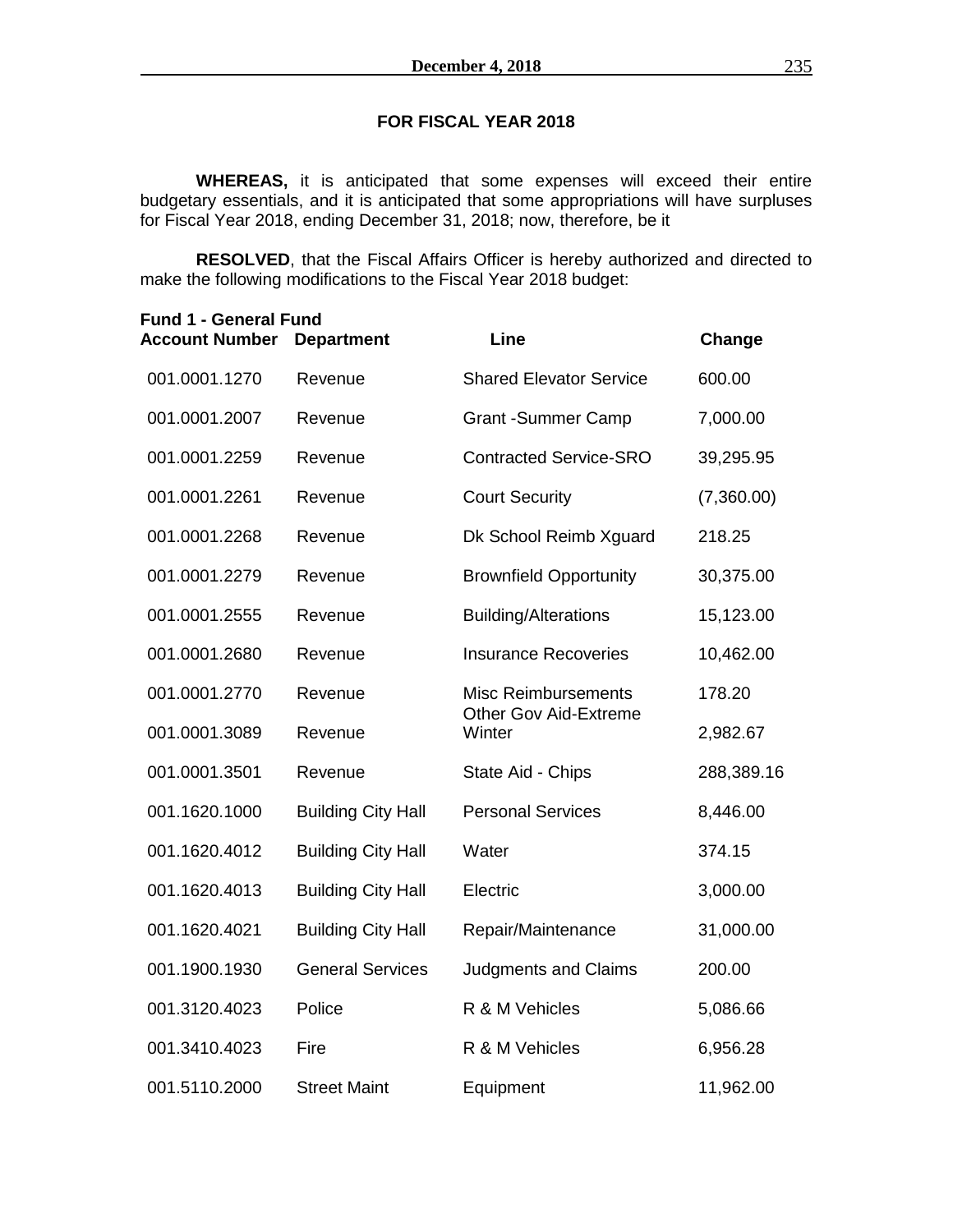| 001.5110.4003 | <b>Street Maint</b>                 | <b>Other Supplies</b>           | 1,515.12   |
|---------------|-------------------------------------|---------------------------------|------------|
| 001.5110.4023 | <b>Street Maint</b>                 | R & M Vehicles                  | (1,500.00) |
| 001.5110.4052 | <b>Street Maint</b>                 | <b>Repair to Improve Street</b> | 2,792.03   |
| 001.5110.4054 | <b>Street Maint</b>                 | Sidewalks & Intersections       | 597.24     |
| 001.5110.4055 | <b>Street Maint</b>                 | Chips                           | 290,317.16 |
| 001.6772.4021 | <b>Senior Citizens</b><br>Dept of   | Repair/Maintenance              | 934.00     |
| 001.8020.4150 | Development                         | Rent/Lease                      | 3,500.00   |
| 001.8120.4025 | <b>Sanitary Sewer</b><br>Refuse and | <b>Sewer Repair</b>             | 5,050.00   |
| 001.8160.4023 | Garbage<br><b>Medical Self-</b>     | R/M - Vehicles                  | 6,747.61   |
| 001.9089.0800 | <b>Benefits</b>                     | <b>Medical Self-Benefits</b>    | 8,970.98   |
| <b>TOTAL</b>  | \$                                  |                                 |            |

#### **FUND 2 – WATER FUND**

| <b>Account Number</b> | <b>Line</b><br><b>Department</b> | Change                       |          |
|-----------------------|----------------------------------|------------------------------|----------|
| 002.0002.2140.1402    | Revenue                          | <b>Municipal Sales-City</b>  | 1,495.51 |
| 002.0002.2144.1441    | Revenue                          | <b>Water Service Charges</b> | 130.00   |
| 002.0002.2665         | Revenue                          | Sale of Equipment            | 430.00   |
| 002.8330.4036         | <b>Water Laboratory</b>          | <b>Contracted Services</b>   | 2,055.51 |
| TOTAL                 |                                  |                              |          |

#### **FUND 3 – WASTEWATER**

| Account Number | <b>Department</b>                  | Line | Change        |    |             |
|----------------|------------------------------------|------|---------------|----|-------------|
| 003.1900.1990  | <b>General Services</b>            |      | Contingencies |    | (15,000.00) |
| 003.8130.4013  | <b>WW Treatment</b>                |      | Electric      |    | 35,000.00   |
| 003.8130.4015  | <b>WW Treatment</b><br><b>WWTP</b> |      | Chemicals     |    | 50,000.00   |
| 003.9729.6000  | Renovations                        |      | Principal     |    | (70,000.00) |
|                | TOTAL                              |      |               | \$ |             |